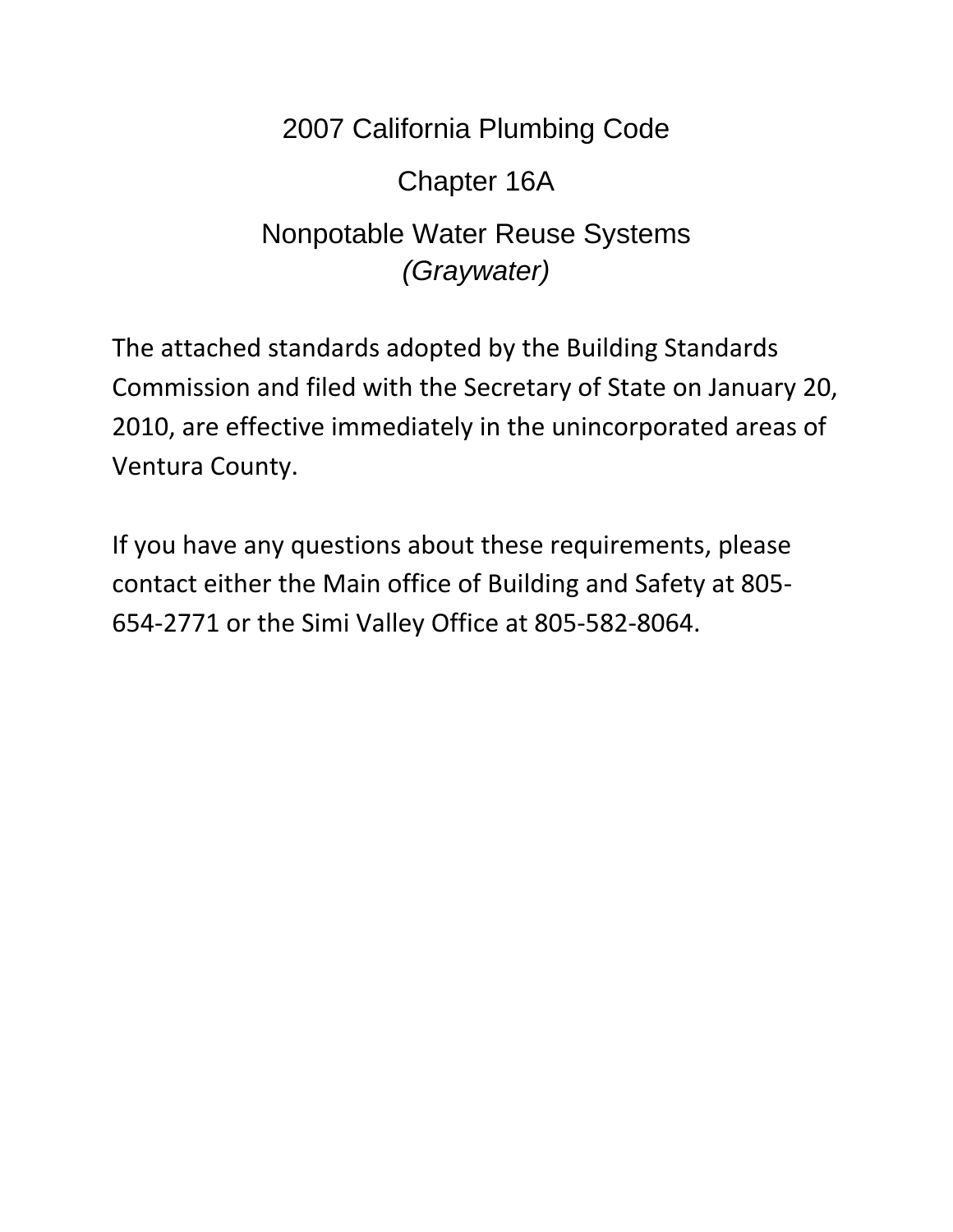# **PREFACE**

# **INTRODUCTION**

Chapter 16A establishes minimum requirements for the installation of graywater systems in occupancies regulated by the Department of Housing and Community Development (HCD). It is intended to provide guidance to code users while providing flexibility that will encourage the use of graywater. This chapter contains provisions which allow the installation of limited types of graywater systems to be installed without a construction permit. It is not the intent of HCD that the exemption from a construction permit be construed by code users as an exemption from the provisions of this chapter or other lawfully enacted requirements imposed by a city, county, or city and county, nor does it eliminate the need for persons considering the installation of a graywater system from contacting local authorities to ensure they are adequately informed about any local requirements or prohibitions.

# **DEVELOPMENT**

This chapter was developed through input from stakeholders representing a wide variety of interests during several public meetings. These meetings resulted in several drafts, which were distributed to stakeholders for comment. HCD considered these comments and did extensive research on graywater use. Toward the end of the development stage, HCD made a decision to propose these standards on an emergency basis in order to allow the regulations to become effective approximately 18 months sooner than the standard adoption process.

# **ADOPTION**

The emergency graywater regulations, which added Chapter 16A "Nonpotable Water Reuse Systems" into the 2007 California Plumbing Code, were approved by the California Building Standards Commission (CBSC) on July 30, 2009. The emergency regulations were subsequently filed with the Secretary of State on August 4, 2009, effective immediately upon filing.

In compliance with the Administrative Procedure Act, HCD prepared a "Certificate of Compliance" confirming the completion of the rulemaking process, which included a 45-day public comment period, a subsequent 15-day comment period, a Final Statement of Reasons and the Final Express Terms.

The "Certificate of Compliance", along with the Final Express Terms, was unanimously approved by the CBSC and filed with the Secretary of State on January 20, 2010. With the rulemaking action complete, Title 24, Part 5, Chapter 16A, Part I emergency regulations of the 2007 California Plumbing Code were made permanent.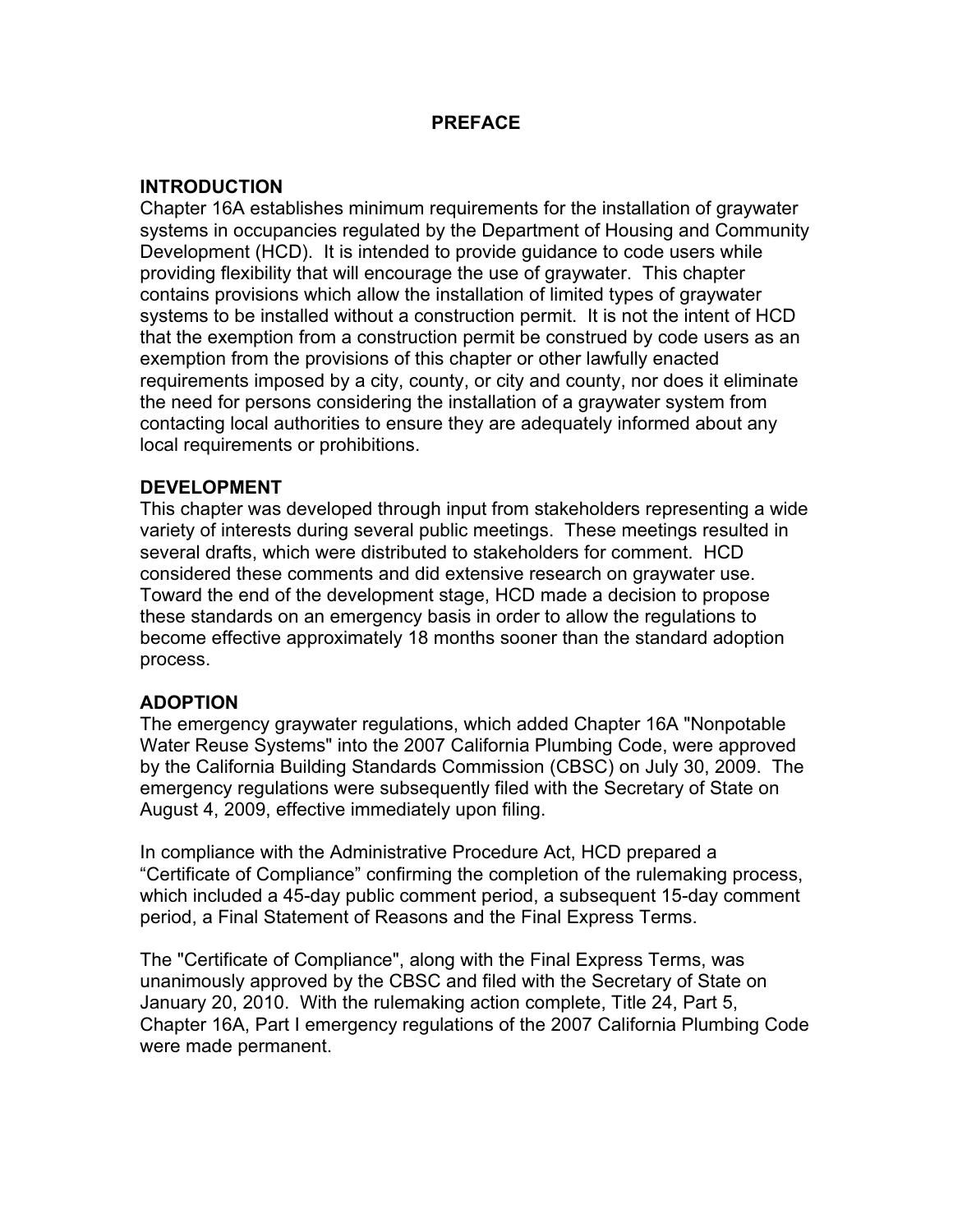# **CERTIFICATE OF COMPLIANCE**

# DEPARTMENT OF HOUSING AND COMMUNITY DEVELOPMENT

The Department of Housing and Community Development (HCD) hereby certifies that it has, within 180 days of the effective date of the emergency building standards attached hereto, which were filed with the Secretary of State on August 4, 2009, given notice of the adoption thereof and afforded interested persons the opportunity to present statements, arguments, or contentions in a manner substantially similar to that provided by Government Code Sections 11346.2 - 11347.3.

Director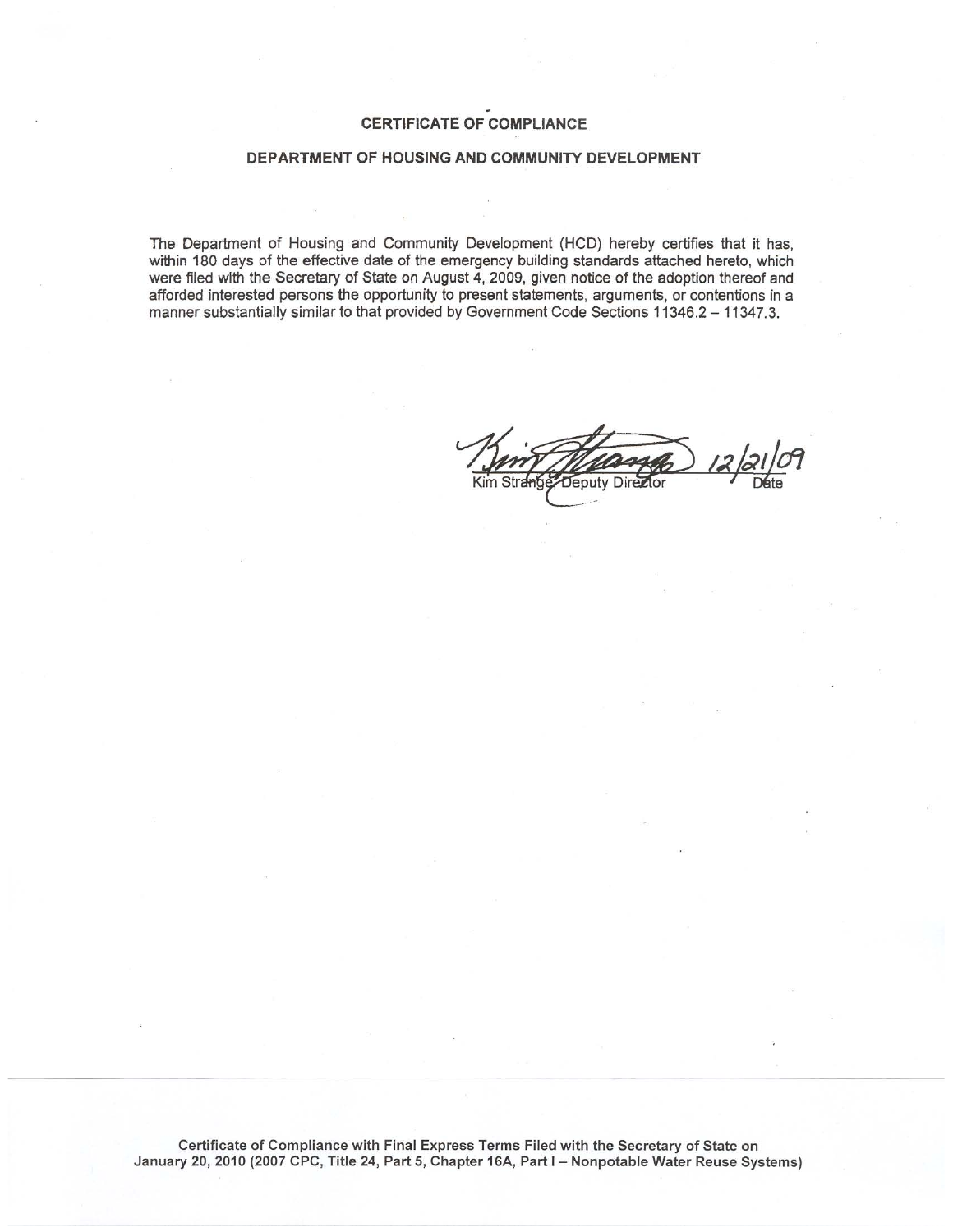# *CHAPTER 16A*

# *NONPOTABLE WATER REUSE SYSTEMS*

# **Part I**

# *Intent*

*This part is applicable to occupancies under the authority of the Department of Housing and Community Development as specified in Section 108.2.1.1 and is intended to:* 

*1. Conserve water by facilitating greater reuse of laundry, shower, lavatory and similar sources of discharge for irrigation and/or indoor use.* 

- *2. Reduce the number of non-compliant graywater systems by making legal compliance easily achievable.*
- *3. Provide guidance for avoiding potentially unhealthful conditions.*

*4. Provide an alternative way to relieve stress on a private sewage disposal system by diverting the graywater.* 

# **1601***A***.0 Graywater Systems – General.**

- **(A)** Except as otherwise provided for in this chapter, the provisions of this code shall be applicable to gray water installation. *The provisions of this part shall apply to the construction, alteration, discharge, use, and repair of graywater systems. The graywater system shall not be connected to any potable water system without an air gap or other physical device which prevents backflow and shall not cause the ponding or runoff of graywater. A city, county, or city and county or other local government may, after a public hearing and enactment of an ordinance or resolution, further restrict or prohibit the use of graywater systems. For additional information, see Health and Safety Code Section 18941.7.*
- **(B)** *The type of system shall be determined by the location, discharge capacity, soil type, and ground water level. The system shall be designed to handle graywater discharged from the building and may include tank(s) and other appurtenances necessary to ensure proper function of the system.*

*Note: It is not the intent of this section to require that all graywater must be handled by an irrigation field or disposal field. It is acceptable for excess graywater to be diverted to the building sewer through the overflow required pursuant to Section 1609A.O (E).*

**(C)** No graywater system or part thereof shall be located on any lot other than the lot that is the site of the building or structure that discharges the graywater, nor shall any graywater system or part thereof be located at any point having less than the minimum distances indicated in Table 16*A*-1.

*Exception: When there exists a lawfully recorded perpetual and exclusive covenant to an easement appurtenant and right-of-way between adjoining land-owners of two or more contiguous lots to discharge graywater from one lot to an adjoining lot.*

**(D)** No *construction* permit for any graywater system shall be issued until a plot plan with appropriate data satisfactory to the *Enforcing Agency* has been submitted and approved. When there is insufficient lot area or inappropriate soil conditions to *prevent the ponding or runoff* of the graywater, as determined by the *Enforcing Agency*, no graywater system shall be *allowed*.

*Exception: A construction permit shall not be required for a clothes washer system which does not require cutting of the existing plumbing piping provided it is in compliance with Section 1603A.1.1.* 

- *(E) All graywater systems shall be designed to allow the user to direct the flow to either the irrigation or disposal field or the building sewer. The means of changing the direction of the graywater shall be clearly labeled and readily accessible to the user.*
- *(F) Water used to wash diapers or similarly soiled or infectious garments or other prohibited contents shall be diverted by the user to the building sewer.*
- *(G) Graywater shall not be used in spray irrigation, allowed to pond or runoff and shall not be discharged directly into or reach any storm sewer system or any surface body of water.*

#### **1 of 10**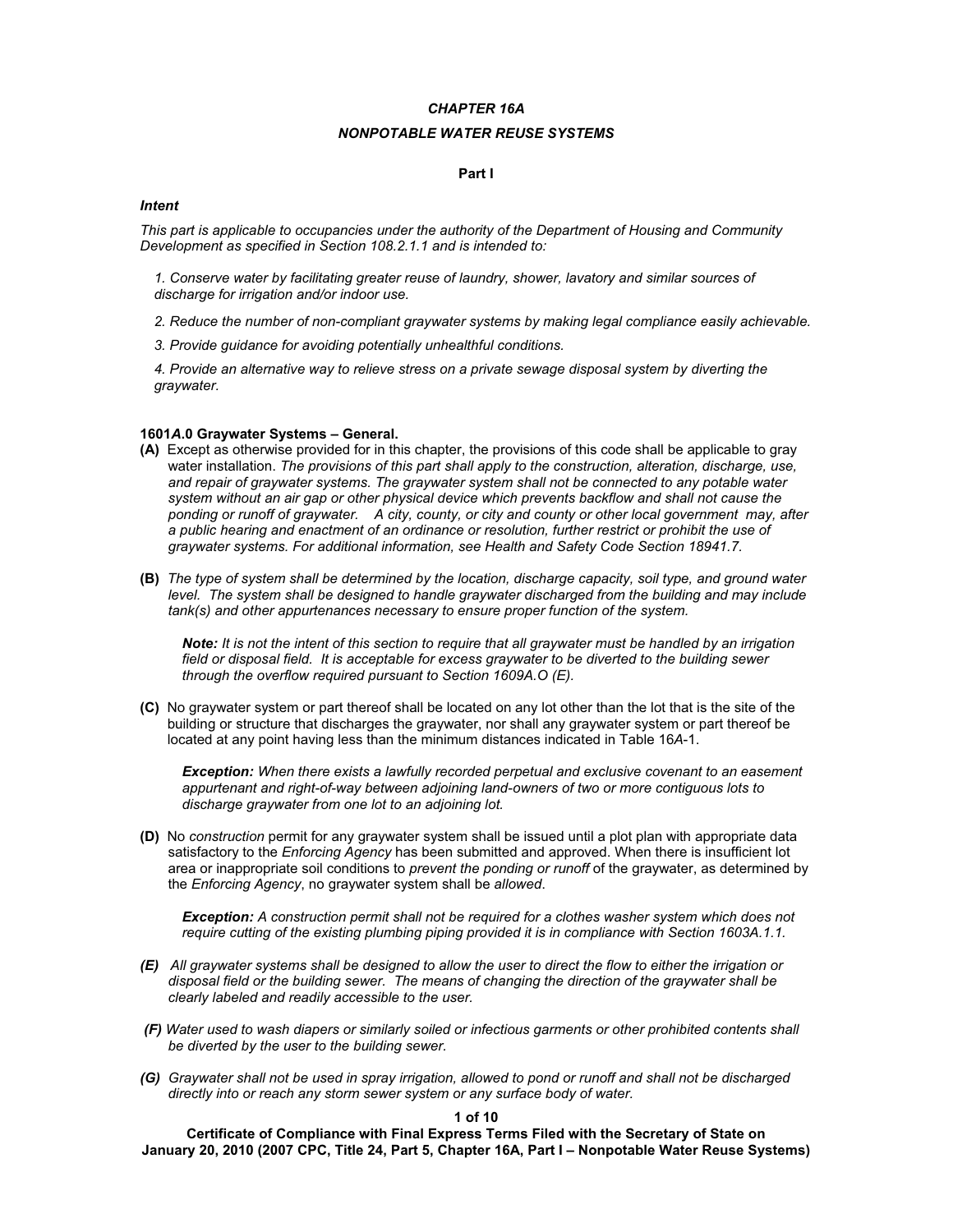- *(H) Human contact with graywater or the soil irrigated by graywater shall be minimized and avoided, except as required to maintain the graywater system. The discharge point of any graywater irrigation or disposal field shall be covered by at least (2) inches (51 mm) of mulch, rock, or soil, or a solid shield to minimize the possibility of human contact.*
- *(I) Graywater shall not be used to irrigate root crops or edible parts of food crops that touch the soil.*

## **1602***A***.0 Definition***s***.**

*Clothes Washer System. A graywater system utilizing only a single domestic clothes washing machine in a one- or two-family dwelling.* 

*Complex System. Graywater systems that discharge over 250 gallons (947 L) per day.* 

*Disposal Field. An intended destination for graywater including but not limited to a mulch basin or receiving landscape feature, graywater leach field, or other approved method of disposal.* 

*Graywater. Pursuant to Health and Safety Code Section 17922.12, "graywater" means untreated wastewater that has not been contaminated by any toilet discharge, has not been affected by infectious, contaminated, or unhealthy bodily wastes, and does not present a threat from contamination by unhealthful processing, manufacturing, or operating wastes. "Graywater" includes but is not limited to wastewater from bathtubs, showers, bathroom washbasins, clothes washing machines, and laundry tubs, but does not include wastewater from kitchen sinks or dishwashers.* 

*Graywater System. A system designed to collect graywater and transport it out of the structure for distribution in an Irrigation or Disposal Field. A graywater system may include tanks, valves, filters, pumps or other appurtenances along with piping and receiving landscape.* 

*Irrigation Field. An intended destination for graywater in the receiving landscape including but not limited to a drip irrigation system, mulch basin, or other approved method of dispersal for irrigation purposes.* 

*Mulch. Organic waste material including but not limited to leaves, prunings, straw, pulled weeds and wood chips. Mulch shall be permeable enough to allow rapid infiltration of graywater.* 

*Mulch Basin. A type of irrigation or disposal field filled with mulch or other approved permeable material of sufficient depth, length and width to prevent ponding or runoff. A mulch basin may include a basin around a tree, a trough along a row of plants or other shapes necessary for irrigation or disposal.* 

*Receiving Landscape. Includes features such as soil, basins, swales, mulch, and plants.*

*Simple System. A graywater system serving a one- or two-family dwelling with a discharge of 250 gallons (947 L) per day or less. Simple systems exceed a clothes washer system.* 

*Treated Graywater. Nonpotable water collected and treated on-site suitable for direct beneficial use.*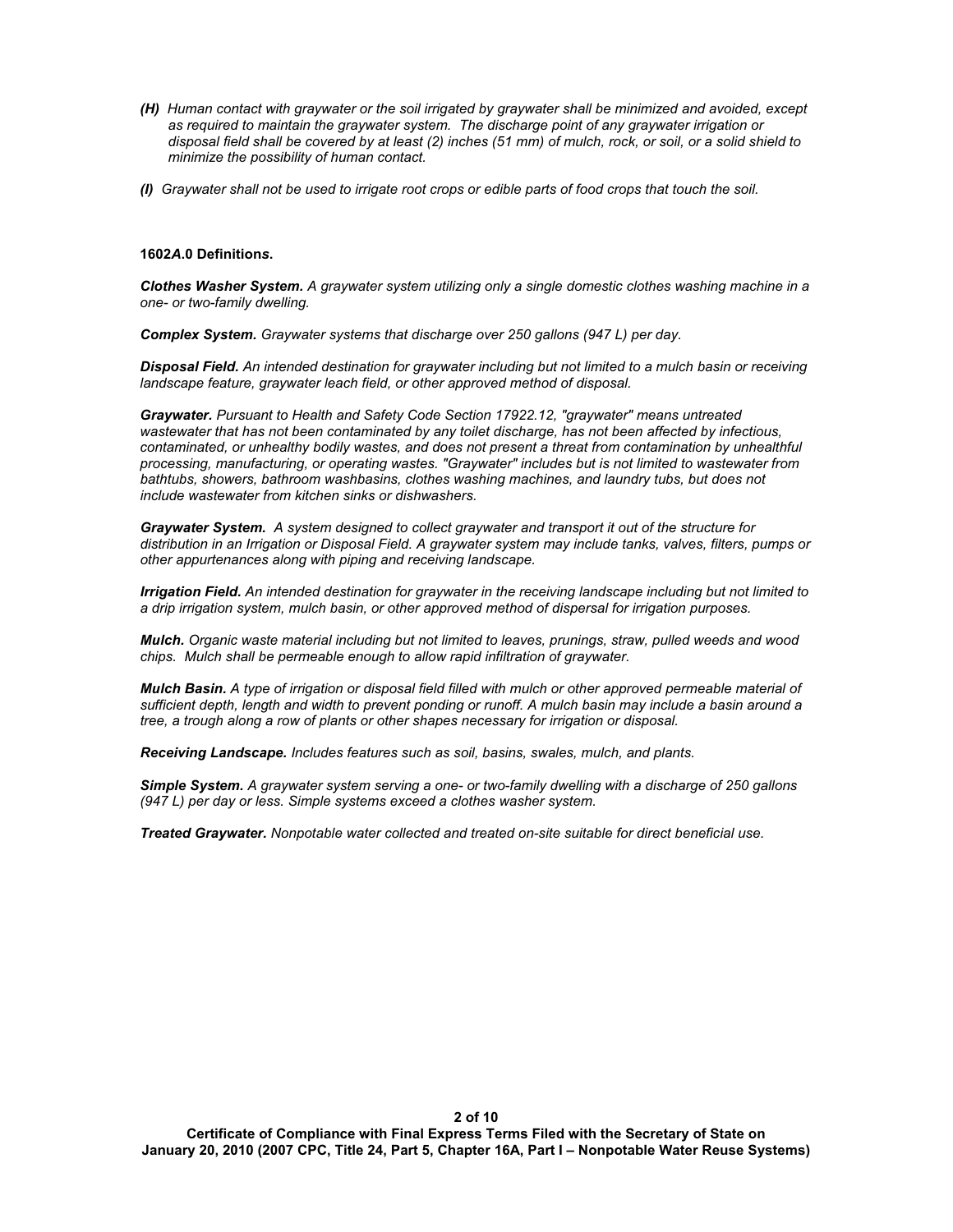## **1603***A***.0 Permit***.*

*A written construction permit shall be obtained from the Enforcing Agency prior to the erection, construction, reconstruction, installation, relocation or alteration of any graywater system that requires a permit.*

*Exception: A construction permit shall not be required for a clothes washer system which does not require cutting of the existing plumbing piping provided it is in compliance with Section 1603A.1.1.* 

#### *1603A.1 System Requirements.*

*1603A.1.1 Clothes Washer System. A clothes washer system in compliance with all of the following is exempt from the construction permit specified in Section 108.4.1 and may be installed or altered without a construction permit:* 

*1. If required, notification has been provided to the Enforcing Agency regarding the proposed location and installation of a graywater irrigation or disposal system.* 

*Note: A city, county, or city and county or other local government may, after a public hearing and enactment of an ordinance or resolution, further restrict or prohibit the use of graywater systems. For additional information, see Health and Safety Code Section 18941.7.* 

- *2. The design shall allow the user to direct the flow to the irrigation or disposal field or the building sewer. The direction control of the graywater shall be clearly labeled and readily accessible to the user.*
- *3. The installation, change, alteration or repair of the system does not include a potable water connection or a pump and does not affect other building, plumbing, electrical or mechanical components including structural features, egress, fire-life safety, sanitation, potable water supply piping or accessibility.*

*Note: The pump in a clothes washer shall not be considered part of the graywater system.* 

- *4. The graywater shall be contained on the site where it is generated.*
- *5. Graywater shall be directed to and contained within an irrigation or disposal field.*
- *6. Ponding or runoff is prohibited and shall be considered a nuisance.*
- *7. Graywater may be released above the ground surface provided at least two (2) inches (51 mm) of mulch, rock, or soil, or a solid shield covers the release point. Other methods which provide equivalent separation are also acceptable.*
- *8. Graywater systems shall be designed to minimize contact with humans and domestic pets.*
- *9. Water used to wash diapers or similarly soiled or infectious garments shall not be used and shall be diverted to the building sewer.*
- *10. Graywater shall not contain hazardous chemicals derived from activities such as cleaning car parts, washing greasy or oily rags, or disposing of waste solutions from home photo labs or similar hobbyist or home occupational activities.*
- *11. Exemption from construction permit requirements of this code shall not be deemed to grant authorization for any graywater system to be installed in a manner that violates other provisions of this code or any other laws or ordinances of the Enforcing Agency.*
- *12. An operation and maintenance manual shall be provided. Directions shall indicate the manual is to remain with the building throughout the life of the system and indicate that upon change of ownership or occupancy, the new owner or tenant shall be notified the structure contains a graywater system.*

**3 of 10**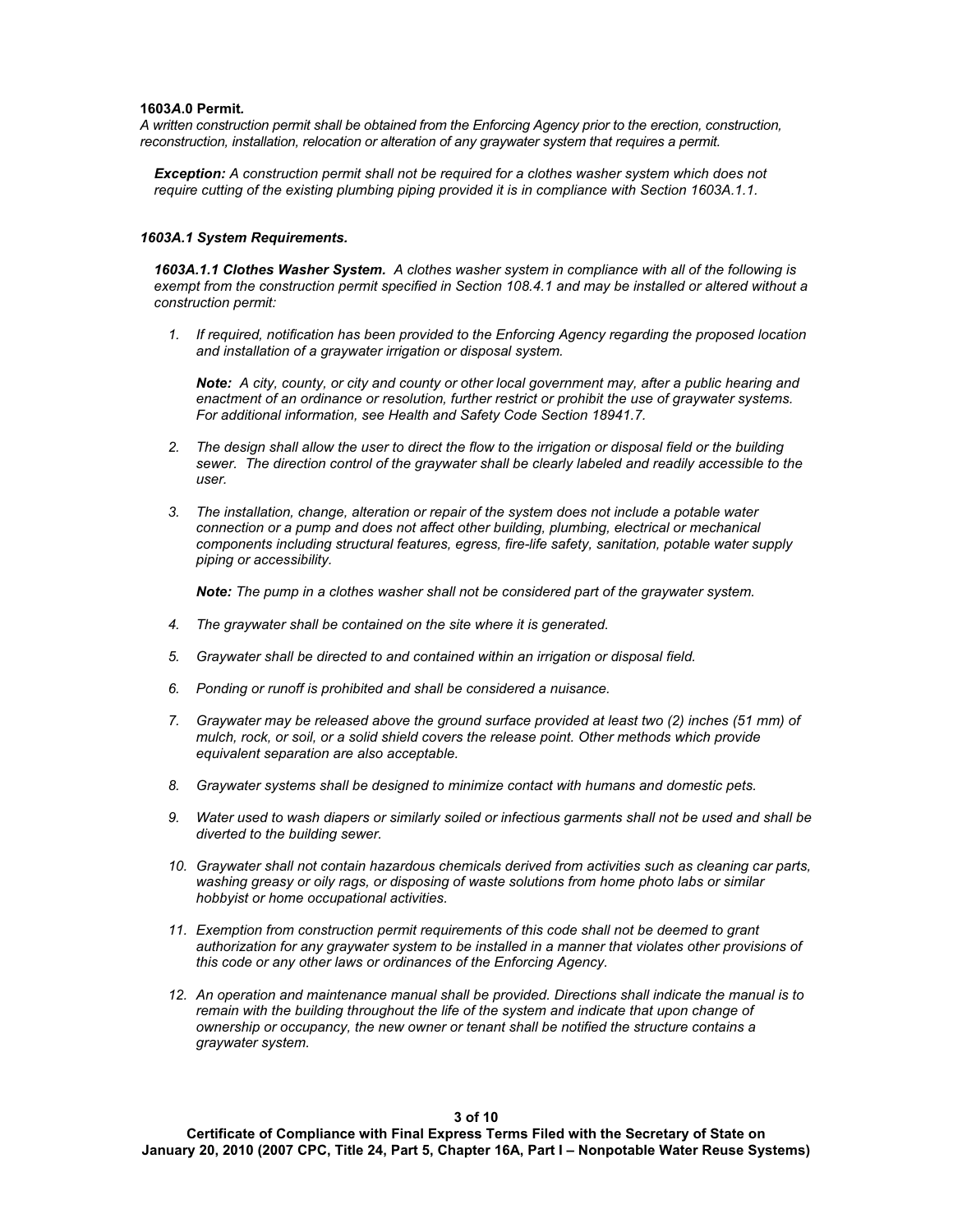*1603A.1.2 Simple System. Simple systems exceed a clothes washer system and shall comply with the following:*

*1. The discharge capacity of a graywater system shall be determined by Section 1606A.0. Simple systems have a discharge capacity of 250 gallons (947 L) per day or less.* 

*2. Simple systems shall require a construction permit, unless exempted from a construction permit by the Enforcing Agency. The Enforcing Agency shall consult with any public water system (as defined in Health and Safety Code, Section 116275) providing drinking water to the dwelling before allowing and exemption from a construction permit.* 

*3. The design of simple systems shall be acceptable to the Enforcing Agency and shall meet generally accepted graywater system design criteria.* 

*1603A.1.3 Complex System. Any graywater system that is not a clothes washer system or simple system shall comply with the following:* 

*1. The discharge capacity of a graywater system shall be determined by Section 1606A.0. Complex systems have a discharge capacity over 250 gallons (947 L) per day.* 

*2. Complex systems shall require a construction permit, unless exempted from a construction permit by the Enforcing Agency. The Enforcing Agency shall consult with any public water system (as defined in Health and Safety Code, Section 116275) providing drinking water to the dwelling before allowing and exemption from a construction permit.* 

*3. A complex system shall be designed by a person who can demonstrate competence to the satisfaction of the Enforcing Agency.* 

| <b>Type of System</b>        | <b>Permit Requirements</b>                                                     |  |
|------------------------------|--------------------------------------------------------------------------------|--|
| <b>Clothes Washer System</b> | No construction permit required if conditions in Section 1603A.1.1 are<br>met. |  |
| Simple System                | Permit and plans required unless exempted by Enforcing Agency.                 |  |
| <b>Complex System</b>        | Permit and plans required unless exempted by Enforcing Agency.                 |  |
| <b>Treated Graywater</b>     | Permit and plans required unless exempted by Enforcing Agency.                 |  |

# *Table 1603A.1.4 – Construction Permit Requirements*

## **1604***A***.0 Drawings and Specifications.**

*Graywater systems for which a construction permit is required may be subject to submittal of plans and details of the proposed graywater system necessary to ensure compliance with the requirements of this chapter. Identification of the groundwater level and soil absorption qualities at the site shall be included in the plans or provided to the Enforcing Agency.* 

*Exception: The Enforcing Agency may waive the requirement for identification of groundwater level and/or soil absorption qualities based on knowledge of local conditions.*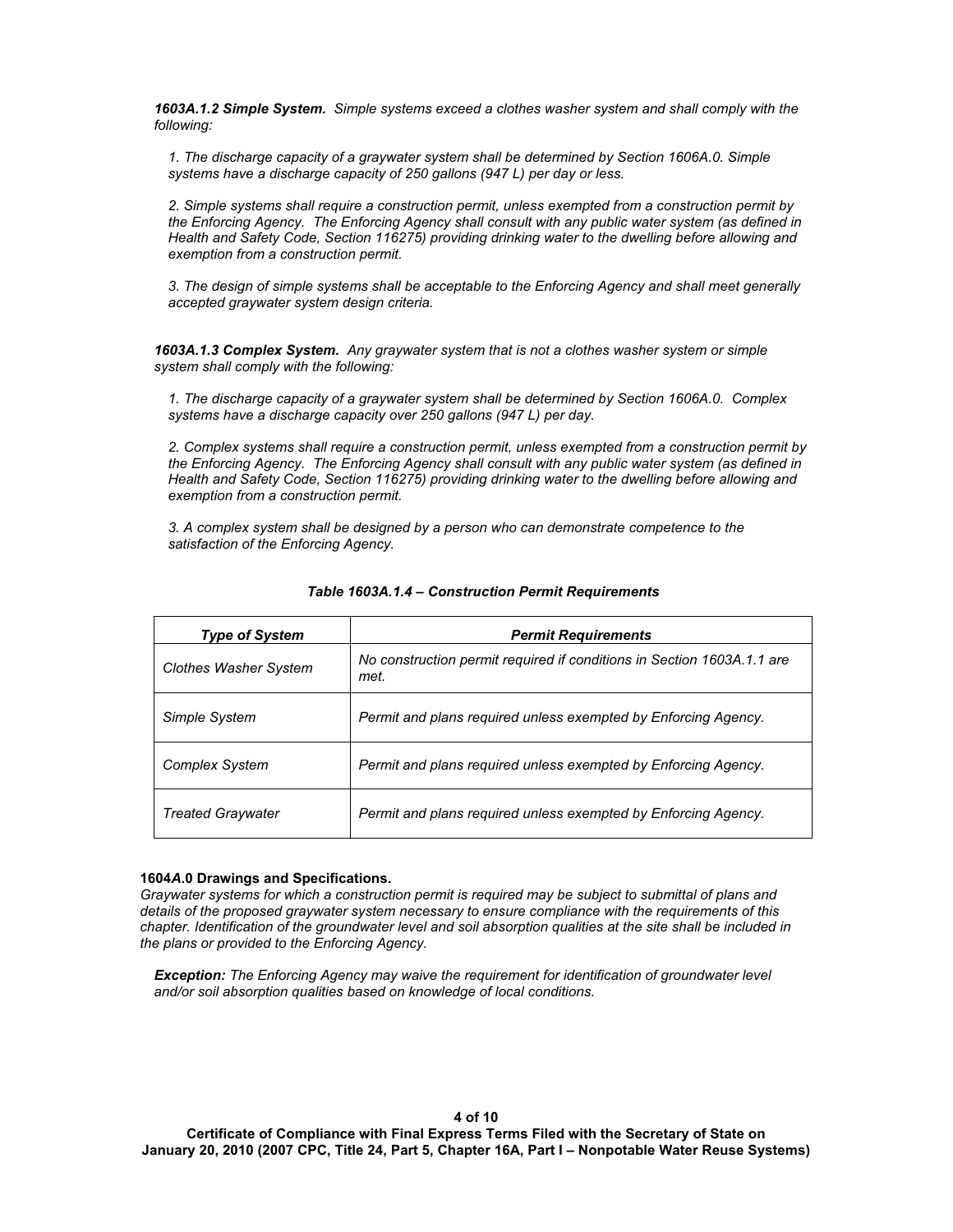*1604A.1 Groundwater Depth. Verification of ground water levels which exceed three (3) vertical feet (915 mm) from the deepest irrigation or disposal point of the proposed graywater system shall not be required.* 

*Note: The absence of groundwater in a test hole three (3) vertical feet (915 mm) below the deepest irrigation or disposal point shall be sufficient to satisfy this section unless seasonal high groundwater levels have been documented to rise to within this area.* 

#### **1605***A***.0 Inspection and Testing.**

**(A) Inspection.** *A graywater system for which a construction permit is required shall be subject to inspection by the Enforcing Agency and such construction or work shall remain accessible and exposed for inspection purposes until approved.* 

*At the time of final inspection, an operation and maintenance manual shall be provided. Directions shall*  indicate the manual is to remain with the building throughout the life of the system and upon change of *ownership, the new owner shall be notified the structure contains a graywater system* 

# **(B) Testing.**

- (1) Tanks shall be filled with water to the overflow line prior to and during inspection. Seams and joints shall be left exposed, and the tank shall remain watertight.
- (2) A flow test shall be performed through the system to the point of graywater *irrigation or disposal*. Lines and components shall be watertight.

# **1606***A***.0 Procedure for Estimating Graywater Discharge.**

- **(A) Single Family Dwellings and Multi-Family Dwellings.** The graywater discharge for single family and multi-family dwellings shall be calculated by *estimates of graywater use based on* water use records, calculations of local daily per person interior water use, or the following procedure:
	- 1. The number of occupants of each dwelling unit shall be calculated as follows:

| First Bedroom           | 2 occupants |
|-------------------------|-------------|
| Each additional bedroom | 1 occupant  |

2. The estimated graywater flows of each occupant shall be calculated as follows:

| Showers, bathtubs<br>and wash basins | 25 GPD (95 LPD)/occupant |
|--------------------------------------|--------------------------|
| Laundry                              | 15 GPD (57 LPD)/occupant |

- 3. The total number of occupants shall be multiplied by the applicable estimated graywater discharge as provided above and the type of fixtures connected to the graywater system.
- **(B) Daily Discharge** Graywater systems *using tanks* shall be designed to *minimize the amount of time graywater is held in the tank and shall be sized to* distribute the total amount of estimated graywater on a daily basis.

*Exception: Treated graywater systems when approved by the Enforcing Agency.* 

**1607***A***.0 Required Area of Irrigation or Disposal Fields.** *Irrigation or disposal fields may have one or more valved zones. Each zone must be of adequate size to receive the graywater anticipated in that zone. No irrigation or disposal field shall extend within three (3) vertical feet (915 mm) of the highest known seasonal groundwater, or to a depth where graywater contaminates the groundwater, ocean water or surface water. The applicant shall supply evidence of groundwater depth to the satisfaction of the Enforcing Agency.*

*Note: The absence of groundwater in a test hole three (3) vertical feet (915 mm) below the deepest irrigation or disposal point shall be sufficient to satisfy this section unless seasonal high groundwater levels have been documented to rise to within this area.* 

#### **5 of 10**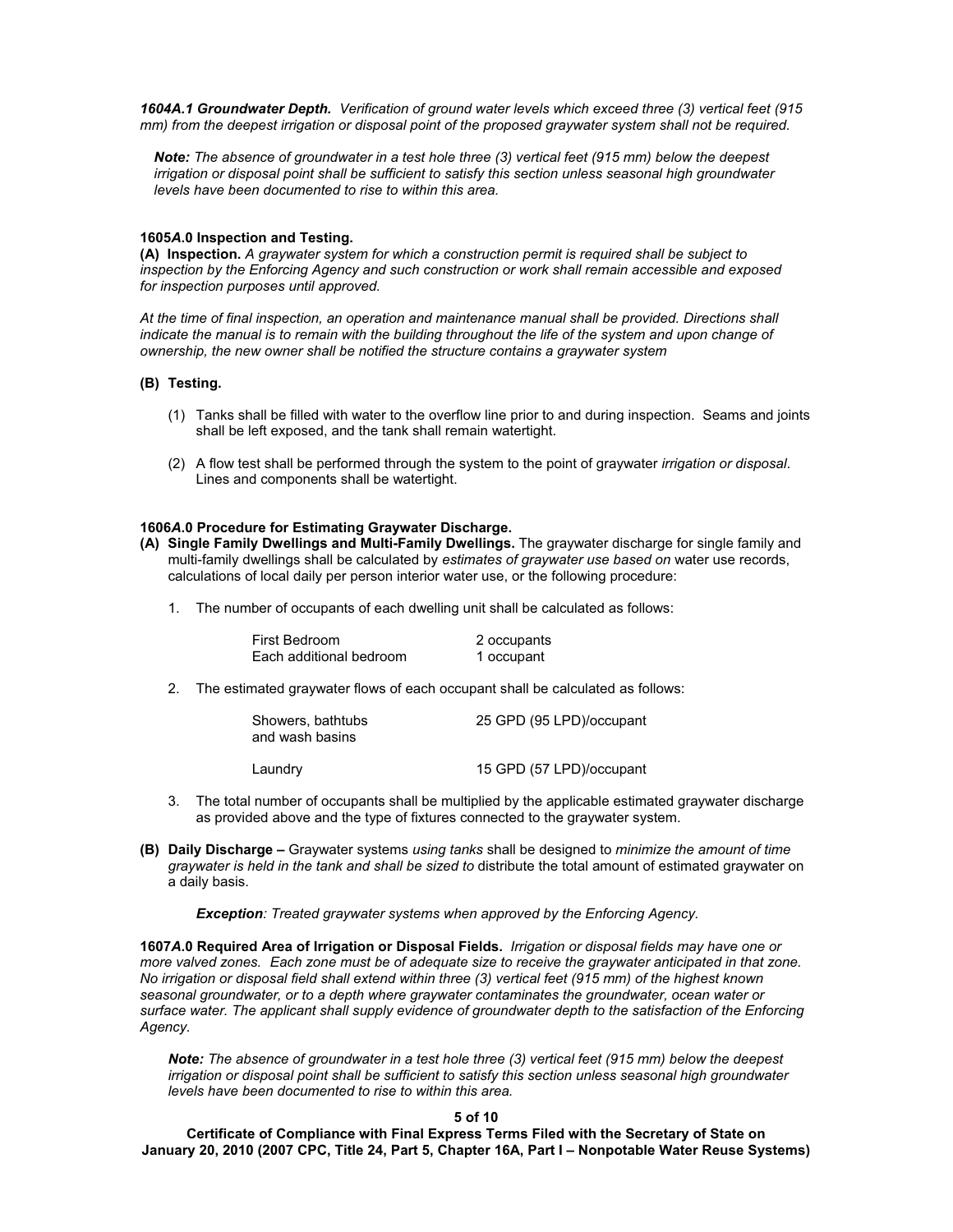## **1608***A***.0 Determination of Maximum Absorption Capacity.**

- **(A)** Wherever practicable, *irrigation or disposal* field size shall be computed from Table 16*A*-2.
- **(B)** In order to determine the absorption quantities of questionable soils other than those listed in Table 16*A*-2, the proposed site may be subjected to percolation tests acceptable to the *Enforcing Agency*.

*Exception: Irrigation fields in compliance with Section 1611A.2, which only utilize drip type emitters.* 

**(C)** When a percolation test is required, no graywater system shall be permitted if the test shows the absorption capacity of the soil is *unable to accommodate the intended discharge of the proposed graywater system*.

*Exception: The Enforcing Agency may waive the requirement for percolation tests based on knowledge of local conditions or accept other testing methods.* 

# **1609***A***.0 Tank Construction.**

- **(A)** *When system design includes a tank*, *specifications for the tank shall be* submitted to the *Enforcing Agency* for approval. Such plans shall show all dimensions and other pertinent data.
- **(B)** *Tanks* shall be constructed of solid, durable materials not subject to excessive corrosion or decay and shall be water-tight.
- **(C)** Each tank shall be vented as required by Chapter 9 of this code, shall *be sealed against vermin and mosquitoes, and have an* access opening to allow for inspection and cleaning.
- **(D)** Each tank shall have its rated capacity permanently marked on the unit. In addition, a sign stating "GRAYWATER IRRIGATION SYSTEM, *CAUTION* — UNSAFE WATER" shall be permanently marked on the holding tank.
- **(E)** Each tank shall have an *overflow drain*. The overflow drain shall have a permanent connection to the building drain or building sewer, upstream of septic tanks, if any. The overflow drain shall not be equipped with a shutoff valve.
- **(F)** The overflow *drain* shall not be less in size than the inlet pipe. The vent size shall be determined based on the total graywater fixture units as outlined in Table 7-5 of this code. Unions or equally effective fittings shall be provided for all piping connected to the holding tank.
- **(G)** Each tank shall be structurally designed to withstand all anticipated earth or other loads. *Tank* covers shall be capable of supporting an earth load of not less than three hundred (300) pounds per square foot (1,464.7 kg/m<sup>2</sup>) when the tank is *used* for underground installation.
- **(H)** *The overflow* system must be designed so that the tank overflow will gravity drain to the existing sewer line or septic tank. The tank shall be protected against sewer line backflow by a backwater valve.
- *(I) An overflow drain and backwater valve is not required on a clothes washer system.*

#### **1610***A***.0 Graywater Systems.**

Graywater systems shall comply with Sections 1610*A*.1 through *1610A.3*.

**1610***A***.1 Pipe Materials.** Graywater pipe, valves and fittings shall conform to the requirements of Sections 604.0, 605.0 and 606.0.

**1610***A***.2 Identification.** *Graywater distribution piping upstream of any connection to an irrigation or disposal field or a distribution valve shall be identified with the words "CAUTION: NONPOTABLE WATER, DO NOT DRINK." Marking shall be at intervals not to exceed five (5) feet (1,524 mm).* 

**1610***A***.3 Valves.** All valves shall be accessible. A backwater valve installed pursuant to this code shall be provided on all tank drain connections to the sanitary drain or sewer piping.

#### **6 of 10**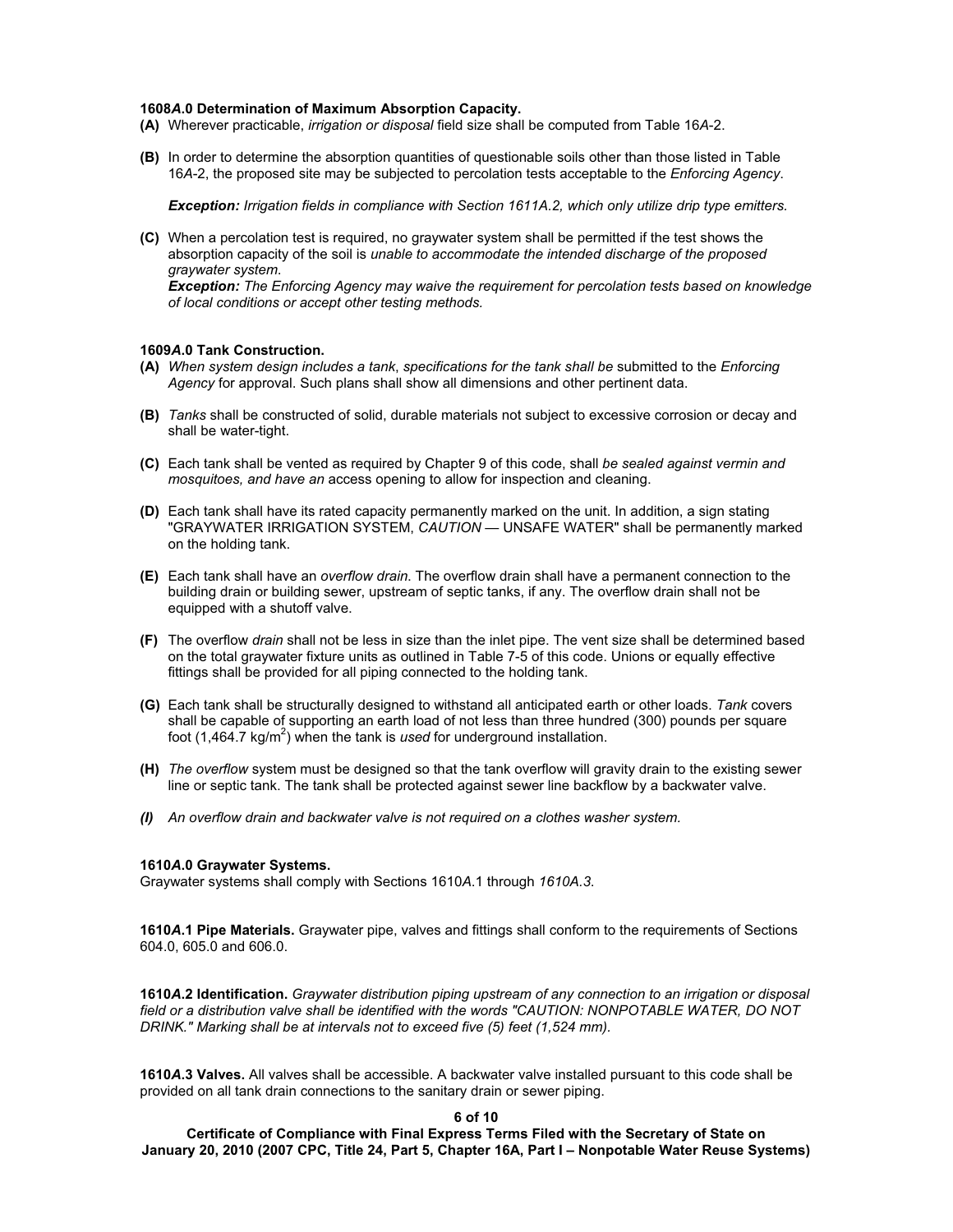# **1611***A***.0 Irrigation, Disposal Field** *and Mulch Basin* **Construction.**

*Irrigation fields, disposal fields and mulch basins used in graywater systems shall comply with this section. Graywater systems may contain either a irrigation field or a disposal field or a combination of both. This section is not intended to prevent the use of other methods of graywater irrigation or disposal approved by the Enforcing Agency.* 

*1611A.1 Mulch Basin A mulch basin may be used as an irrigation or disposal field. Mulch basins shall be*  sized in accordance with Table 16A-2 and of sufficient depth, length and width to prevent ponding or runoff during the graywater surge of a clothes washer, bathtub or shower. Mulch must be replenished as required *due to decomposition of organic matter. Mulch basins will require periodic maintenance, reshaping or removal of dirt to maintain surge capacity and to accommodate plant growth and prevent ponding or runoff,*

*1611A.2 Irrigation Field. The provisions of this section are not intended to prevent the use of any appropriate material, appliance, installation, device, design or method of construction. If an alternate design is not available, the following provisions may be used as guidance in the design of a graywater irrigation field:*

*(1)Filters used in graywater irrigation systems shall be as specified by the manufacturer's installation instructions for the design flow rate and intended use. The filter backwash and flush discharge shall be contained and disposed of into the building sewer system, septic tank or, with approval of the Enforcing Agency, a separate mini-leachfield sized to accept all the backwash and flush discharge water. Filter backwash water and flush water shall not be used for any purpose. Sanitary procedures shall be followed when handling filter backwash and flush discharge or graywater.* 

*(2) Emitters shall be designed to resist root intrusion and shall be of a design recommended by the manufacturer for the intended graywater flow and use. For emitter ratings, refer to Irrigation Equipment Performance Report, Drip Emitters and Micro-Sprinklers, Center for Irrigation Technology, California State University, 5730 N. Chestnut Avenue, Fresno, California 93740-0018.* 

*(3) Each irrigation zone shall be designed to include no less than the number of emitters specified in Table 16A-3, or through a procedure designated by the Enforcing Agency. Minimum spacing between emitters is in any direction shall be sufficient to prevent surfacing or runoff.* 

*(4) The system design shall provide user controls, such as valves, switches, timers and other controllers, as appropriate, to rotate the distribution of graywater between irrigation zones.* 

*(5) All drip irrigation supply lines shall be polyethylene tubing or PVC Class 200 pipe or better and Schedule 40 fittings. All joints shall be properly solvent-cemented, inspected and pressure tested at 40 psi (276 kPa), and shown to be drip tight for five minutes, before burial. All supply piping shall be covered to a minimum depth of two (2) inches (51 mm) of mulch or soil. Drip feeder lines can be poly or flexible PVC tubing and shall be covered to a minimum depth of two (2) inches (51 mm) of mulch or soil.* 

*(6) Where pressure at the discharge side of the pump exceeds 20 psi (138 kPa), a pressure-reducing valve able to maintain downstream pressure no greater than 20 psi (138 kPa) shall be installed downstream from the pump and before any emission device.* 

*(7) Each irrigation zone shall include a flush valve/antisiphon valve to prevent back siphonage of water and soil.* 

*1611A.3 Disposal Field. The provisions of this section are not intended to prevent the use of any appropriate material, appliance, installation, device, design or method of construction. If an alternate design is not available the following provisions may be used as guidance in the design of a graywater disposal field:* 

**(A)** *Disposal systems* shall be not less than three (3) inches (80 mm) in *cross sectional dimension* and shall be constructed of perforated high-density polyethylene pipe, perforated ABS pipe, perforated PVC pipe, *leaching chambers* or other approved materials, provided that sufficient openings are available for distribution of the graywater into the trench area. Material, construction, and perforation shall be in compliance with the appropriate absorption fields drainage standards and shall be approved by the *Enforcing Agency*.

#### **7 of 10**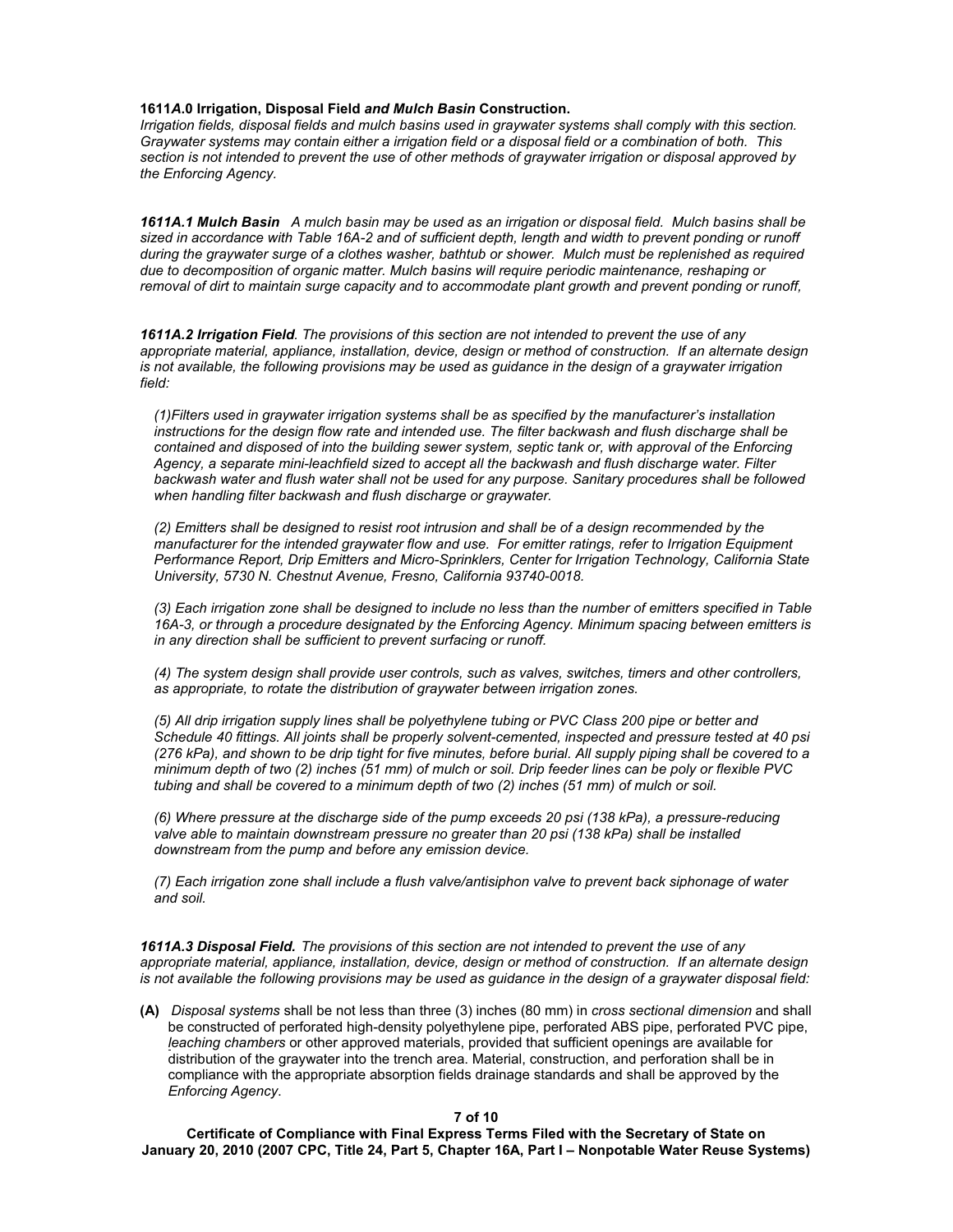**(B)** Filter material, clean stone, gravel, slag, or similar filter material acceptable to the *Enforcing Agency*, varying in size from three-quarter (3/4) inch (19.1 mm) to two and one-half (2-1/2) inches (64 mm) shall be placed in the trench to the depth and grade required by this section. The perforated section shall be laid on the filter material in an approved manner. The perforated section shall then be covered with filter material to the minimum depth required by this section. The filter material shall then be covered with untreated building paper, straw, or similar porous material to prevent closure of voids with earth backfill. No earth backfill shall be placed over the filter material cover until after inspection and acceptance.

*Exception. Manufactured leaching chambers shall be installed in compliance with the manufacturer's installation instructions.* 

**(C)** *Disposal* fields shall be constructed as follows:

(See chart below)

|                                                     | <b>Minimum</b>  | <b>Maximum</b>                   |
|-----------------------------------------------------|-----------------|----------------------------------|
| Number of drain lines per valved zone <sup>7</sup>  |                 |                                  |
| Length of each perforated line <sup>7</sup>         |                 | 100 ft. (30,840 mm)              |
| Bottom width of trench <sup>7</sup>                 | 12 in. (305 mm) | 24 in. (610 mm)                  |
| Spacing of lines, center to center <sup>7</sup>     | 4 ft. (1219 mm) |                                  |
| Depth of earth cover of lines                       | 2 in. (51 mm)   |                                  |
| Depth of filter material cover of lines             | 2 in. (51 mm)   |                                  |
| Depth of filter material beneath lines <sup>7</sup> | 3 in. (76 mm)   |                                  |
| Grade of perforated lines                           | level           | 3 in./100 ft. $(2 \text{ mm/m})$ |

*<sup>1</sup> Manufactured leaching chambers shall be installed in compliance with the manufacturer's installation instructions.*

**(D)** When necessary on sloping ground to prevent excessive line slopes, disposal lines shall be stepped *or installed on the contour lines of the slope.* The lines between each horizontal leaching section shall be made with approved water-tight joints and installed on natural or unfilled ground.

## **1612***A***.0 Special Provisions**

- **(A)** Other collection and distribution systems shall be permitted by the local *Enforcing Agency*, as allowed by Section *108.7* of this code.
- *(B)* Nothing contained in this chapter shall be construed to prevent *a city, county, or city and county or other local government from, after a public hearing and enactment of an ordinance or resolution, further restricting or prohibiting the use of graywater systems. For additional information, see Health and Safety Code Section 18941.7.*
- *(C) Graywater stub-out plumbing may be allowed for future connection prior to the installation of irrigation lines and landscaping. Stub-out shall be permanently marked "GRAYWATER STUB-OUT, CAUTION --- UNSAFE WATER".*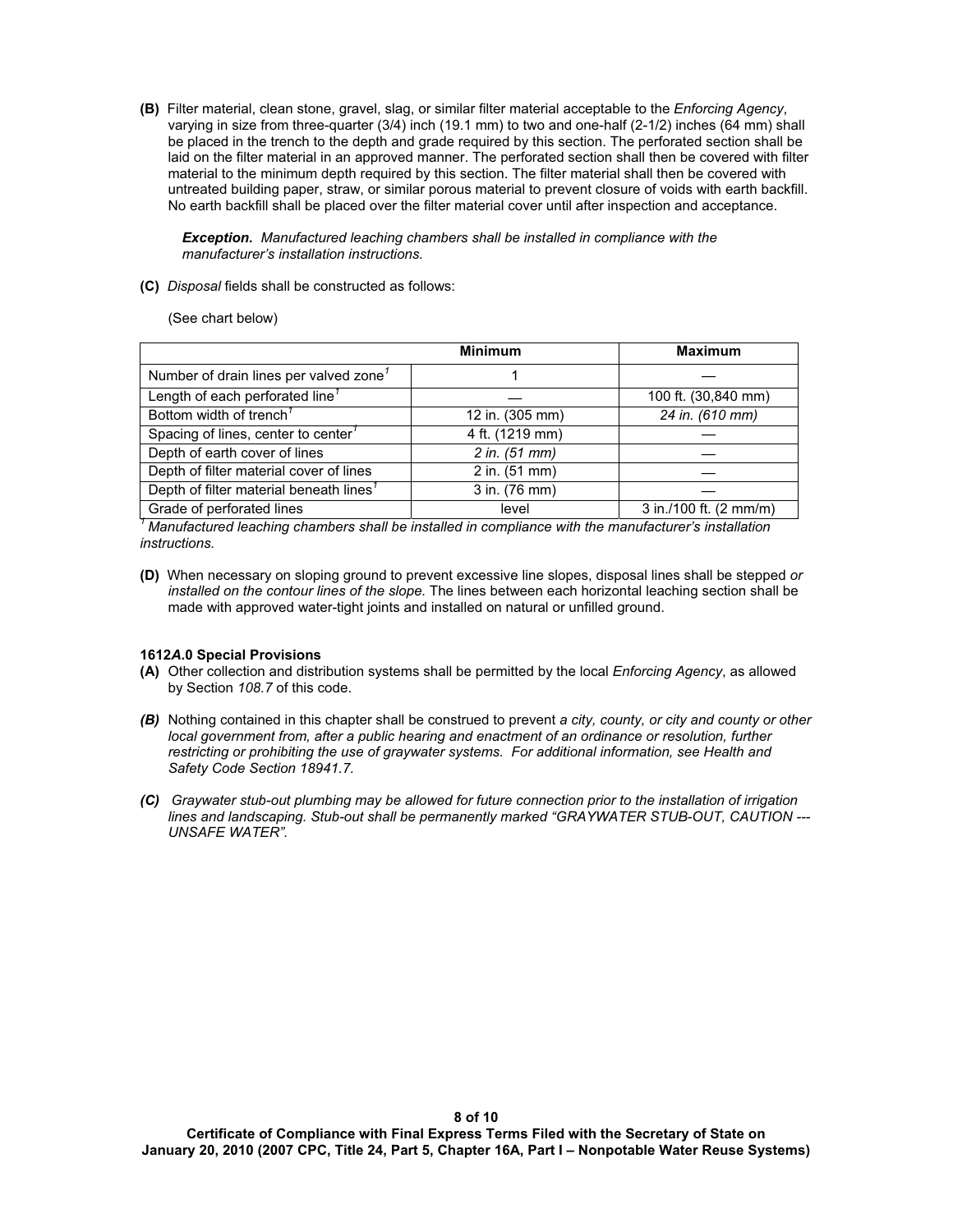| <b>Minimum Horizontal Distance</b><br><b>Required From:</b> | Tank                        | <b>Irrigation Field</b>                      | <b>Disposal Field</b>        |
|-------------------------------------------------------------|-----------------------------|----------------------------------------------|------------------------------|
|                                                             | Feet/mm                     | Feet/mm                                      | Feet/mm                      |
| Building structures <sup>1</sup>                            | 5 $(1,524$ mm) <sup>2</sup> | $2(610$ mm $)$                               | $5(1,524$ mm)                |
| Property line adjoining private<br>property                 | $5(1,524$ mm)               | 1.5 feet (458 mm)                            | $5(1,524$ mm)                |
| Water supply wells <sup>3</sup>                             | 50 (15,240 mm)              | 100 (30,480 mm)                              | 100 (30,480 mm)              |
| Streams and lakes <sup>3</sup>                              | 50 (15,240 mm)              | 100 (30,480 mm) <sup>4,5</sup>               | 100 (30,480 mm) <sup>4</sup> |
| Sewage pits or cesspools                                    | $5(1,524$ mm)               | $5(1,524$ mm)                                | $5(1,524$ mm)                |
| Sewage disposal field                                       | $5(1,524$ mm)               | 4 (1,219 mm) <sup>6</sup>                    | 4 (1,219 mm) <sup>6</sup>    |
| Septic tank                                                 | 0(0)                        | $5(1,524$ mm)                                | $5(1,524$ mm)                |
| Onsite domestic water service<br>line                       | $5(1,524$ mm)               | $0(0 \text{ mm})$                            | $0(0 \text{ mm})$            |
| Pressurized public water main                               | 10 (3,048 mm)               | 10 (3,048 mm) <sup><math>\prime</math></sup> | 10 (3,048 mm) <sup>7</sup>   |

# *Table 16A -1 Location of Graywater System*

*1 Building structures does not include porches and steps, whether covered or uncovered, breezeways, roofed porte cocheres, roofed patios, carports, covered walks, covered driveways, and similar structures or appurtenances.* 

*<sup>2</sup> Underground tanks shall not be located within a 45 degree angle from the bottom of the foundation, or they shall be designed to address the surcharge imposed by the structure. The distance may be reduced to six (6) inches (153 mm) for* 

aboveground tanks when first approved by the Enforcing Agency.<br><sup>3</sup>Where special hazards are involved, the distance required shall be increased as directed by the Enforcing Agency. *4 These minimum clear horizontal distances shall also apply between the irrigation or disposal field and the ocean mean* 

*higher hightide line. 5 The minimum horizontal distance may be reduced to 50 feet (15,240 mm) for irrigation fields utilizing graywater which has been filtered prior to entering the distribution piping.* 

*6 Plus two (2) feet (610 mm) for each additional foot of depth in excess of one (1) foot (305 mm) below the bottom of the drain line.* 

*7 For parallel construction or crossings, approval by the Enforcing Agency shall be required.* 

| <b>Type of Soil</b>                             | <b>Square Feet</b><br><b>Minimum square</b><br>feet of<br>irrigation/leaching | <b>Gallons</b><br><b>Maximum</b><br>absorption<br>capacity in                                | <b>Square Meters</b><br><b>Minimum square</b><br>meters of<br><i>irrigation</i> /leaching | <b>Liters</b><br><b>Maximum</b><br>absorption<br>capacity in liters           |
|-------------------------------------------------|-------------------------------------------------------------------------------|----------------------------------------------------------------------------------------------|-------------------------------------------------------------------------------------------|-------------------------------------------------------------------------------|
|                                                 | area per 100<br>gallons of<br>estimated<br>graywater<br>discharge per day     | gallons per<br>square foot of<br><i>irrigation</i> /leaching<br>area for a 24-hour<br>period | area per liter of<br>estimated<br>graywater<br>discharge per day                          | per square meter<br>оf<br>irrigation/leaching<br>area for a 24-hour<br>period |
| Coarse sand or<br>gravel                        | 20                                                                            | 5.0                                                                                          | 0.005                                                                                     | 203.7                                                                         |
| Fine sand                                       | 25                                                                            | 4.0                                                                                          | 0.006                                                                                     | 162.9                                                                         |
| Sandy loam                                      | 40                                                                            | 2.5                                                                                          | 0.010                                                                                     | 101.8                                                                         |
| Sandy clay                                      | 60                                                                            | 1.7                                                                                          | 0.015                                                                                     | 69.2                                                                          |
| Clay with<br>considerable sand<br>or gravel     | 90                                                                            | 1.1                                                                                          | 0.022                                                                                     | 44.8                                                                          |
| Clay with small<br>amounts of sand<br>or gravel | 120                                                                           | 0.8                                                                                          | 0.030                                                                                     | 32.6                                                                          |

# *Table 16A-2 Design Criteria of Six Typical Soils*

## **9 of 10**